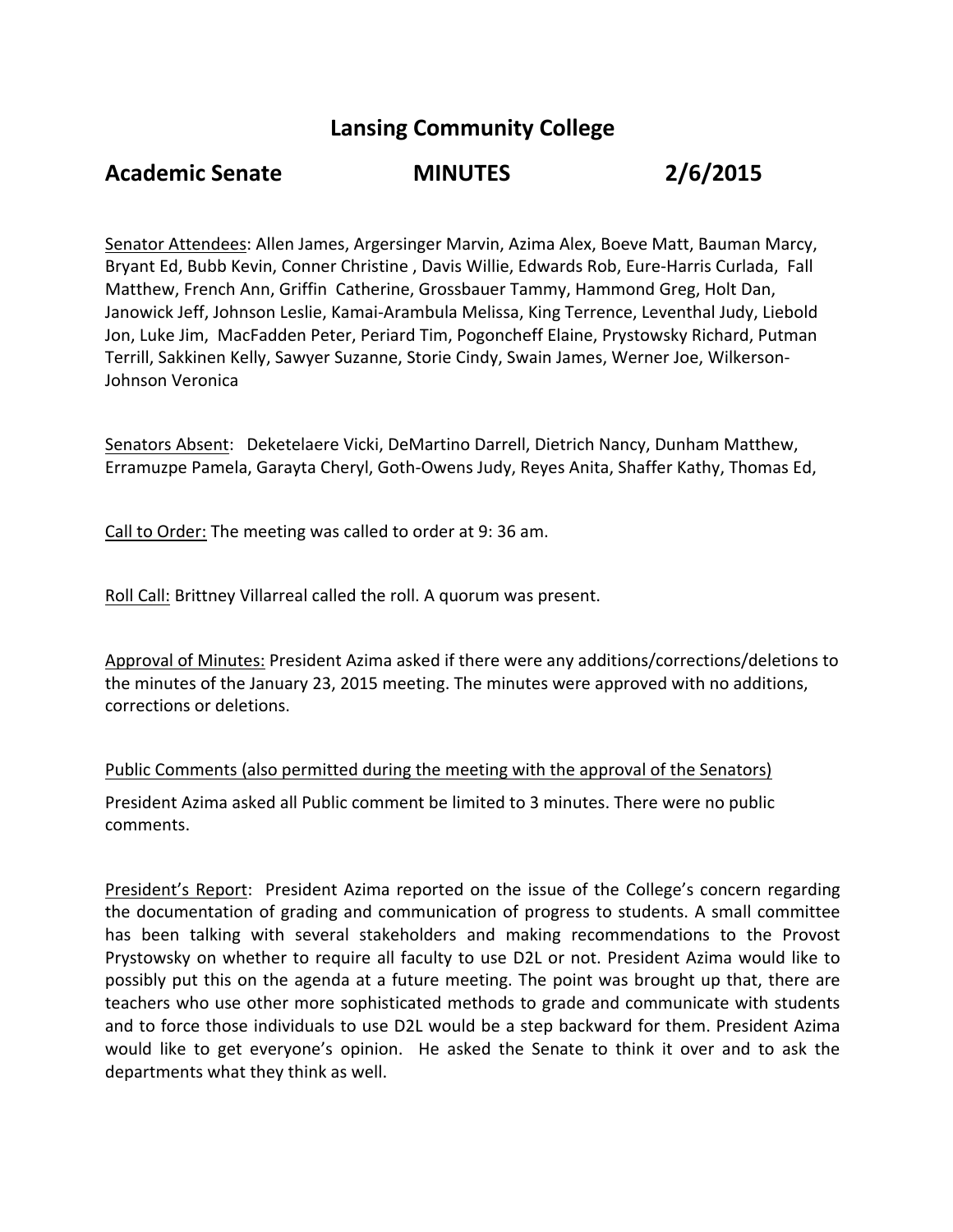The next item on the President's report was the progress regarding adjunct faculty workspace in A&S. Currently, adjunct faculty in A&S do not have a place to hang their hats or store their boots and have limited space for locking their valuables. The Senate Adjunct Space Committee, chaired by Senators Ed Bryant and Heather McAlpin, and President Azima worked closely with Dr. Knight to find possible solutions. Dr. Knight has been very supportive. Several options were considered and the final recommendations were sent to all adjunct faculty in A&S for their input. Senator Terrence King also has had a chance to discuss the proposed options with the adjunct faculty in the English, Humanities & Social Science departments and has helped to more clearly identify their needs. One of the solutions moving forward is to put file holders into the lockers. Another is to add file cabinets in the workrooms and a few other areas and to provide places for hanging coats. It was asked whether the solutions for adjunct faculty problem in A&S will extend to Gannon. President Azima said no-that has not been looked into.

President Azima indicated he wanted to get the Senate's input regarding what support structure at the College would best meet the needs of faculty, staff, and administrators, which would lead to better student learning and student success. He asked that the Senate keep in mind that this is an academic senate not a faculty senate. Senators Jim Luke and Cathy Griffin along with colleague Jack Rotman have been asked to form a small planning committee to strategize how to get input from the College community. Please let President Azima know if you are interested in assisting. Senator Marcy Bauman commented that some of the problems with communication, is that there are no protocols in place. She asked what happened with the global studies committee, and some of the other subcommittees. President Azima said that he believe the issues with communication and subcommittees have been addressed, and many of the updates about subcommittees, including the Global Learning Subcommittee, have been previously announced in Senate. Secretary Christine Conner is putting out a list of all the committees, subcommittees and who is a member of each group. That spreadsheet was previously sent out but will be sent again.

## Provost's Report:

Provost Prystowsky has talked with liaison from HLC, Dr. Linnea Stenson, regarding our possibly integrating General Education at the college. HLC is open to the idea; willing to come to campus to work with us.

Provost Prystowsky is working with MAHE and HR regarding faculty qualifications. LCC does not have a process for equivalency. Provost Prystowsky suggests that an equivalency committee be established, using guidelines to make determinations.

LCC sent some staff to Arizona State and Georgia State to see what these schools have been able to do with automated registration. Senators Kevin Bubb and Matt Fall presented updates on the visits.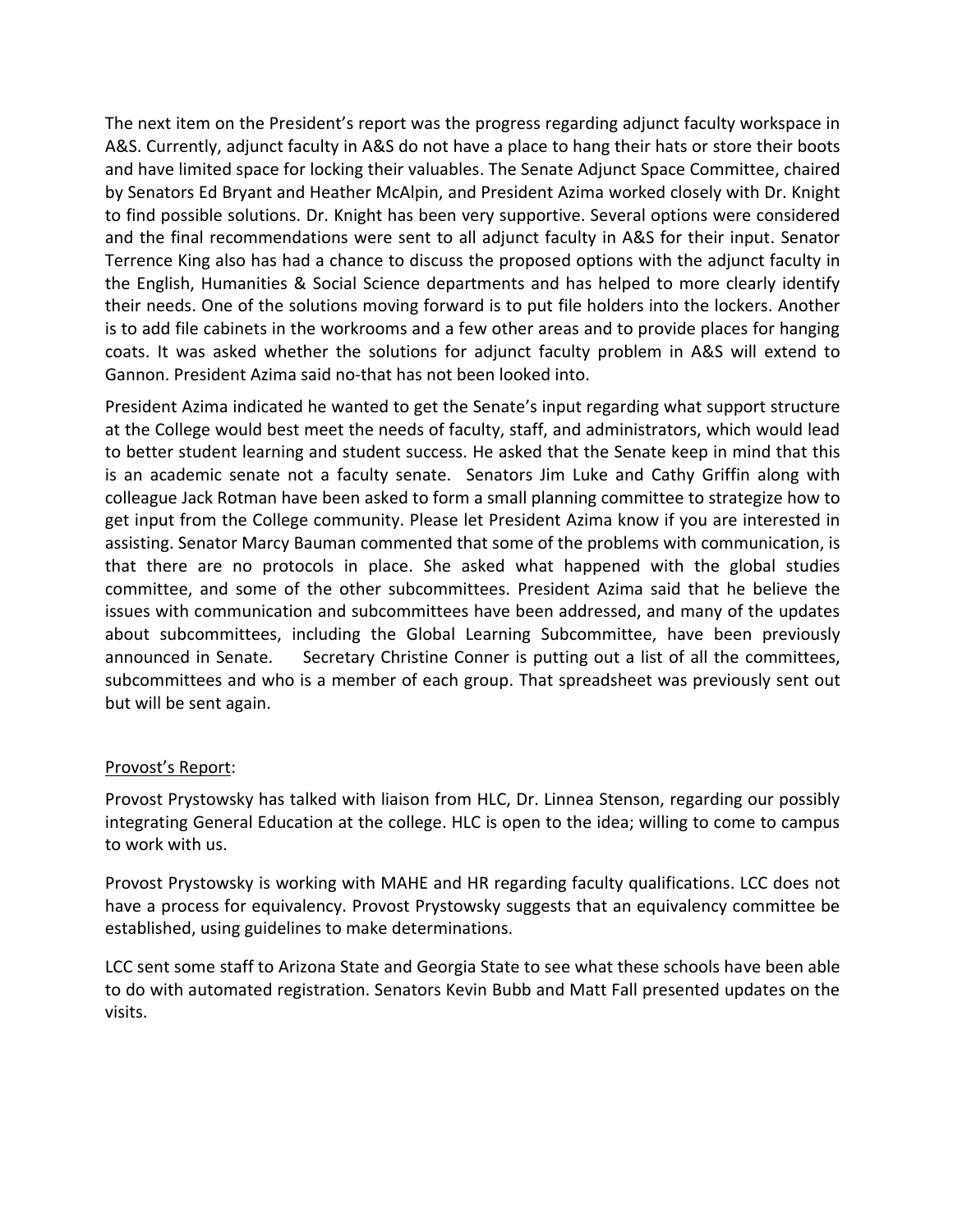## Arizona State Visit, presentation by Senators Kevin Bubb, Matt Fall and Provost Dr. Prystowsky:

Some key takeaways were: The schools do not wait until a student is failing before intervening. Both schools have intervention programs for students. These interventions occur as soon as red flags appear.

Five people went from LCC to the Association of American Colleges and Universities (AAC&U) annual meetings. Among the takeaways from the meeting: we need to rethink what it means for a student to be well prepared for the workforce. In particular employers continue to find that new employees struggle with problem solving, working in teams, and communicating well. Senator Dan Holt who attended the meetings, also noted that we need to consider the importance of "Signature Work," which consists of doing more work that matters to students.

## Guided Pathways presented by Secretary Conner and Kathy Shell:

LCC has applied to be the first cohort state in the state of Michigan, we are supposed to hear about approval status soon. We are going forth with the Guided Pathway goals regardless if we get accepted or not. Secretary Christine Conner and Senator Vicky Deketelaere are leading this effort.

Secretary Christine Conner reported on how Guided Pathways goes in hand with Operation 100%. Guided Pathways is an initiative to help more students graduate and to graduate on time. Provost Prystowsky has been talking with students about structured pathways and the students are overwhelmingly in favor of it.

Khallai Taylor brought up that one of the ideas that came out of the AAC&U meetings was ways to help the adult learner. She stated that even if we only got a fraction of the 45,000 adult learners it would increase enrollment. Programs such as PACE along with other means could be used to bring in more adult learners (adult learners ages 25-44) to the college. She asked if anyone would be interested in further talking about this topic, and President Azima asked Senators to bring it back to their colleagues.

## Committee Reports – Secretary Conner and Senators Janowick, Pogoncheff, King:

President Azima said that there was one change on the committee report, Senator Terrence King and Bo Garcia will report next time. Added to the report Senator Kevin Bubb and Bruce Farris will talk on the Instructional Technology Across the Curriculum Committee.

The Instructional Technology Across the Curriculum Committee: Senator Kevin Bubb spoke about the committee's goal to improve technology in the classroom and around campus. The committee gathers information and had presentations by the Senate on student access. Most of the committee's discussions revolve around ways to improve technology in the classroom and ways to make sure that special needs students have the technology that they need in the classroom. There was an initiative put out for the upcoming fiscal year to create a sandbox in the TLC basement which can be used to test new technology, which could help to resolve some of the current issues. Senator Kevin Bubb also said that five licenses were acquired by the CTE (John Thommen) for an online classes at Lynda.com. Some committee accomplishments include a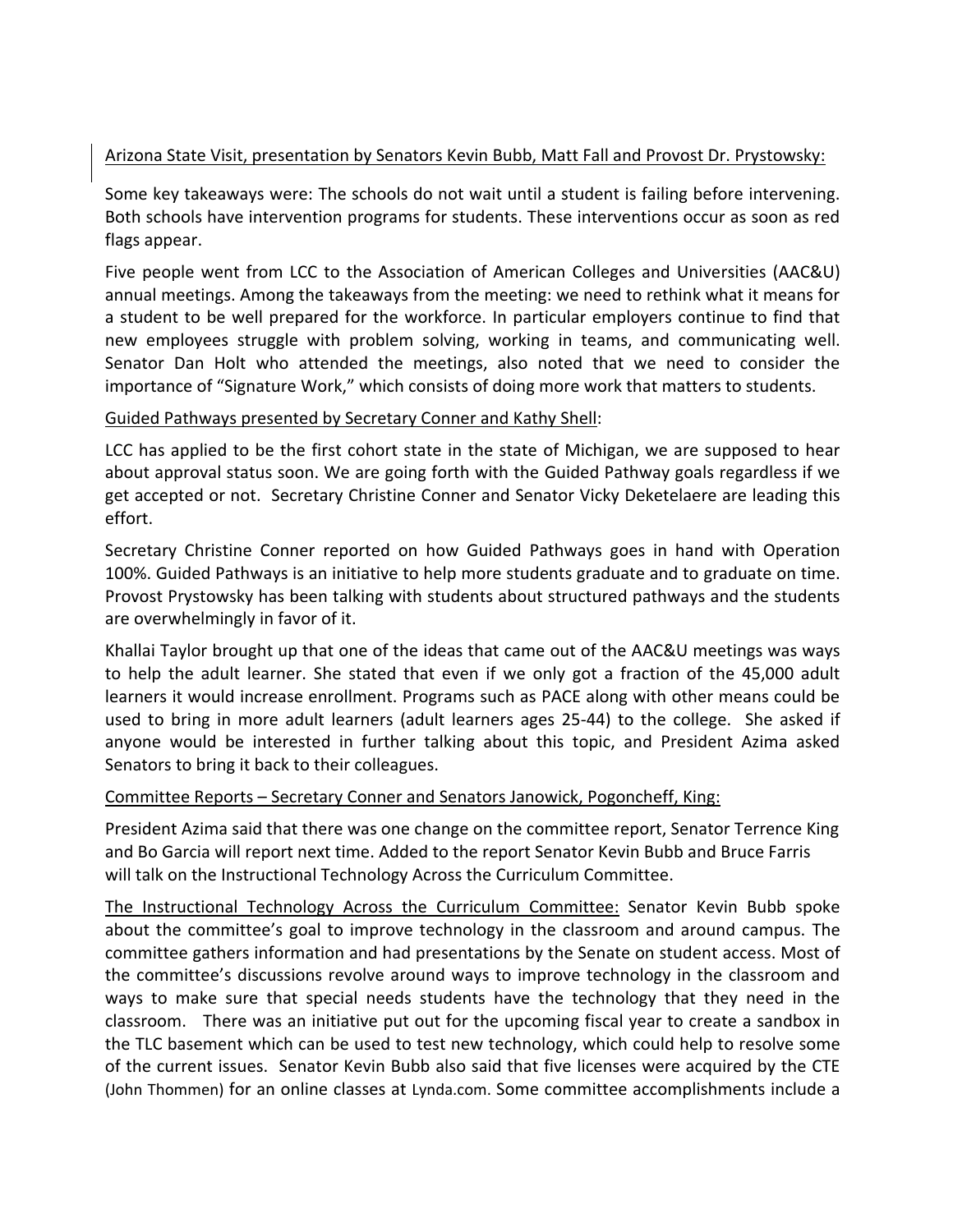completed review on the Acceptable Use Policy that was accepted by the Board and some of the issues with online class times were resolved. Currently the committee is discussing the issue concerning laptops for adjunct faculty. They are also considering relocating writing students to better address their needs. President Alex Azima asked the Senators to consult with their constituents about classroom technology issues and send any issues to Senator Kevin Bubb and Bruce Farris. Any issues can then be compiled and then brought to the Senate.

The Innovation & Competitiveness Committee: Senator Jeff Janowick asked the Senate to consider more open educational resources. An informal survey that the library took resulted in 80% of students said that they did not buy books for classes and 20% of students said they took fewer classes than they would have liked because they could not afford the book. Senator Jeff Janowick asked President Alex Azima for more time to discuss more open education resource options and the possibility to commit the institution to open educational resources at the next meeting. Senator Jeff Janowick also brought to the Senate's attention the Student Innovation Celebration Showcase which will take place in the Gannon Commons on April 22<sup>nd</sup> and 23<sup>rd</sup>. Senator Jim Luke made a motion to move discussions about Great Colleges to Work For until the next meeting. He also brought up that there was an employment environmental survey completed last year that we have not seen the results from yet. Paul Jurczak was asked to join the Leadership, Culture, & Communication Committee.

The Student Success Committee: Secretary Christine Conner said that she was concerned that overlapping goals between committees could result in multiple people doing the same work. She wants to make sure that the committees working on Operation 100% and Guided Pathways are working together.

## Leadership Culture and Communication:

StarLights is an initiative that will be presented to the Board, which would be short videos introducing them to innovative or cool things that are going on campus. The subcommittee chair that was heading up that project left, but they are figuring out a way to use what has already been made and funnel it through the committee. The committee has been evaluating all employee orientation after the initial HR and CTE presentation (when required) are completed. StartTalks has the approval from Provost Prystowsky to be on the PD days agenda in May. The Leadership Committee is on hold.

The Communication and Marketing Committee: the resolution concerning marketing on the program levels is still in draft form. The Chatter expansion is on hold and is being limited to the areas which it is currently contracted for. There is also work being done between the Provost and some Senate members on community health, based on the book, "The Advantage" with the main focus on how are we impacting our culture in a healthy way.

## Discussion Items

Senator Jim Luke said there was concern over the article that the Lansing State Journal posted about LCC and Financial Aid. There are some people that would like a stronger article published in rebuttal, listing what we are doing to resolve past problems. Senator Ed Bryant said the data cited in the article was incorrect and out-of-date.